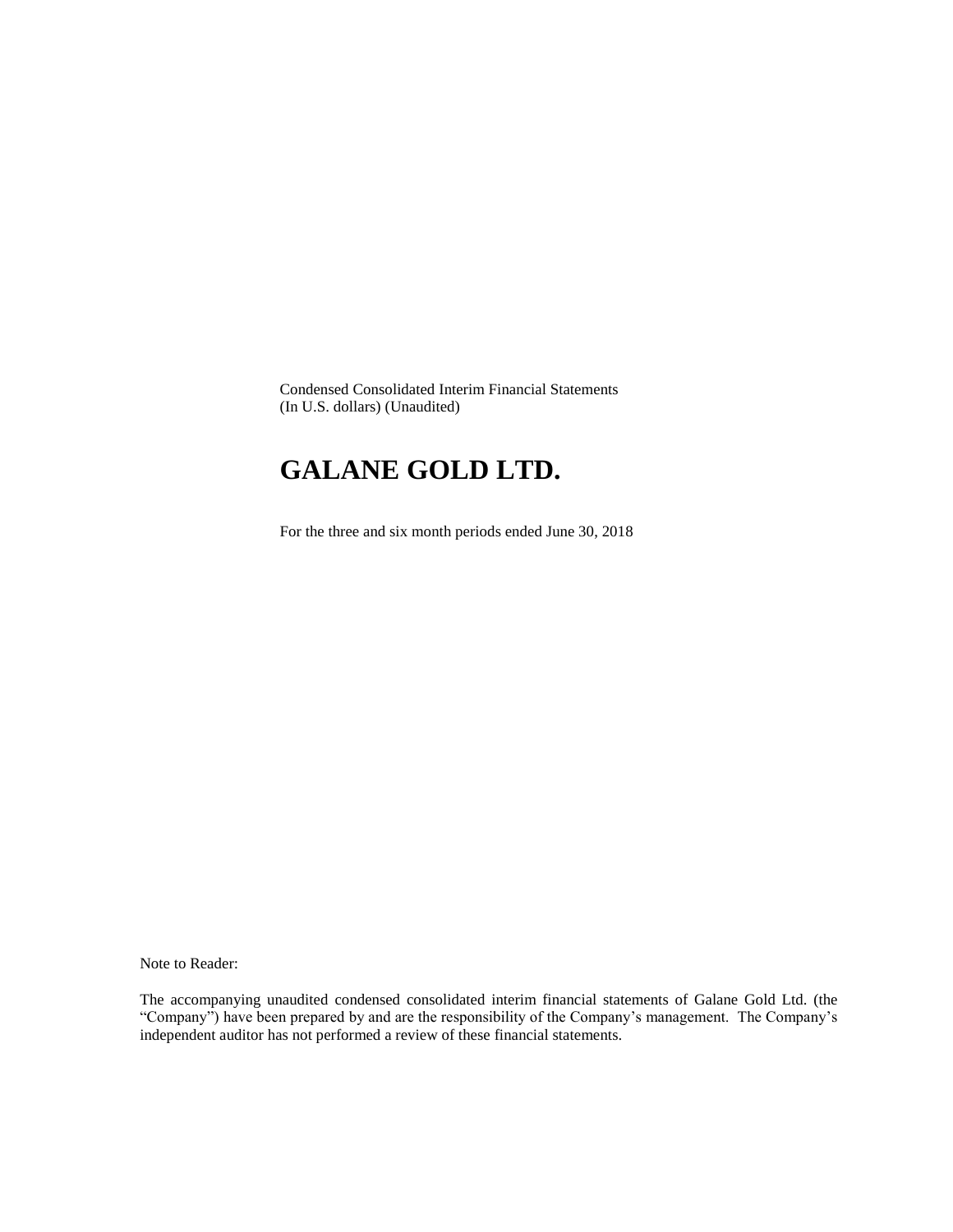Condensed Consolidated Interim Statement of Financial Position (In U.S. dollars) (Unaudited)

As at June 30, 2018 and December 31, 2017

|                                                                                                                                  | <b>Notes</b>     |                          | June 30, 2018           | December 31,<br>2017           |
|----------------------------------------------------------------------------------------------------------------------------------|------------------|--------------------------|-------------------------|--------------------------------|
| Assets                                                                                                                           |                  |                          |                         |                                |
| Current assets:                                                                                                                  |                  |                          |                         |                                |
| Cash                                                                                                                             |                  | \$                       | 3,685,433               | \$<br>2,550,701                |
| Trade and other receivables                                                                                                      | $\boldsymbol{6}$ |                          | 1,705,474               | 1,582,958                      |
| Inventories                                                                                                                      | 7                |                          | 4,641,654               | 4,772,353                      |
|                                                                                                                                  |                  |                          | 10,032,561              | 8,906,012                      |
| Non-current assets:                                                                                                              |                  |                          |                         |                                |
| Mining and exploration properties                                                                                                | 8                |                          | 34,387,794              | 35,231,615                     |
| Plant and equipment                                                                                                              | 8                |                          | 1,979,048               | 2,414,229                      |
|                                                                                                                                  |                  |                          | 36,366,842              | 37,645,844                     |
|                                                                                                                                  |                  | \$                       | 46,399,403              | \$<br>46,551,856               |
| Liabilities and Shareholders' Equity<br>Current liabilities:<br>Accounts payable and accrued liabilities<br>Loans and borrowings | 10<br>11         | \$                       | 10,038,036<br>1,014,138 | 10,921,451<br>\$.<br>8,862,616 |
|                                                                                                                                  |                  |                          | 11,052,174              | 19,784,067                     |
| Non-current liabilities:                                                                                                         |                  |                          |                         |                                |
| Loans and borrowings                                                                                                             | 11               |                          | 13,758,284              | 6,114,155                      |
| Warrants denominated in a foreign currency                                                                                       | 13               |                          | 31,309                  | 31,402                         |
| Restoration and rehabilitation provision                                                                                         | 9                |                          | 6,416,008               | 6,530,831                      |
|                                                                                                                                  |                  |                          | 20,205,601              | 12,676,388                     |
| Shareholders' equity:                                                                                                            |                  |                          |                         |                                |
| Share capital                                                                                                                    | 13               | $\mathbb{S}$             | 37,348,880              | \$<br>37,348,880               |
| Reserves                                                                                                                         | 13               |                          | 2,404,586               | 2,280,668                      |
| Deficit                                                                                                                          |                  |                          | (24, 611, 838)          | (25, 538, 147)                 |
|                                                                                                                                  |                  |                          | 15, 141, 628            | 14,091,401                     |
|                                                                                                                                  |                  | $\overline{\mathcal{S}}$ | 46,399,403              | 46,551,856<br>\$               |

Commitments and contingencies (Note 15)

Approved and authorized by the Board for issue on August 15, 2018:

| Ravi Sood | Jirector | ∟aan "<br>$\sim$<br>ıan | ector |
|-----------|----------|-------------------------|-------|
|           |          |                         |       |

The notes on pages 5 to 13 are an integral part of these consolidated financial statements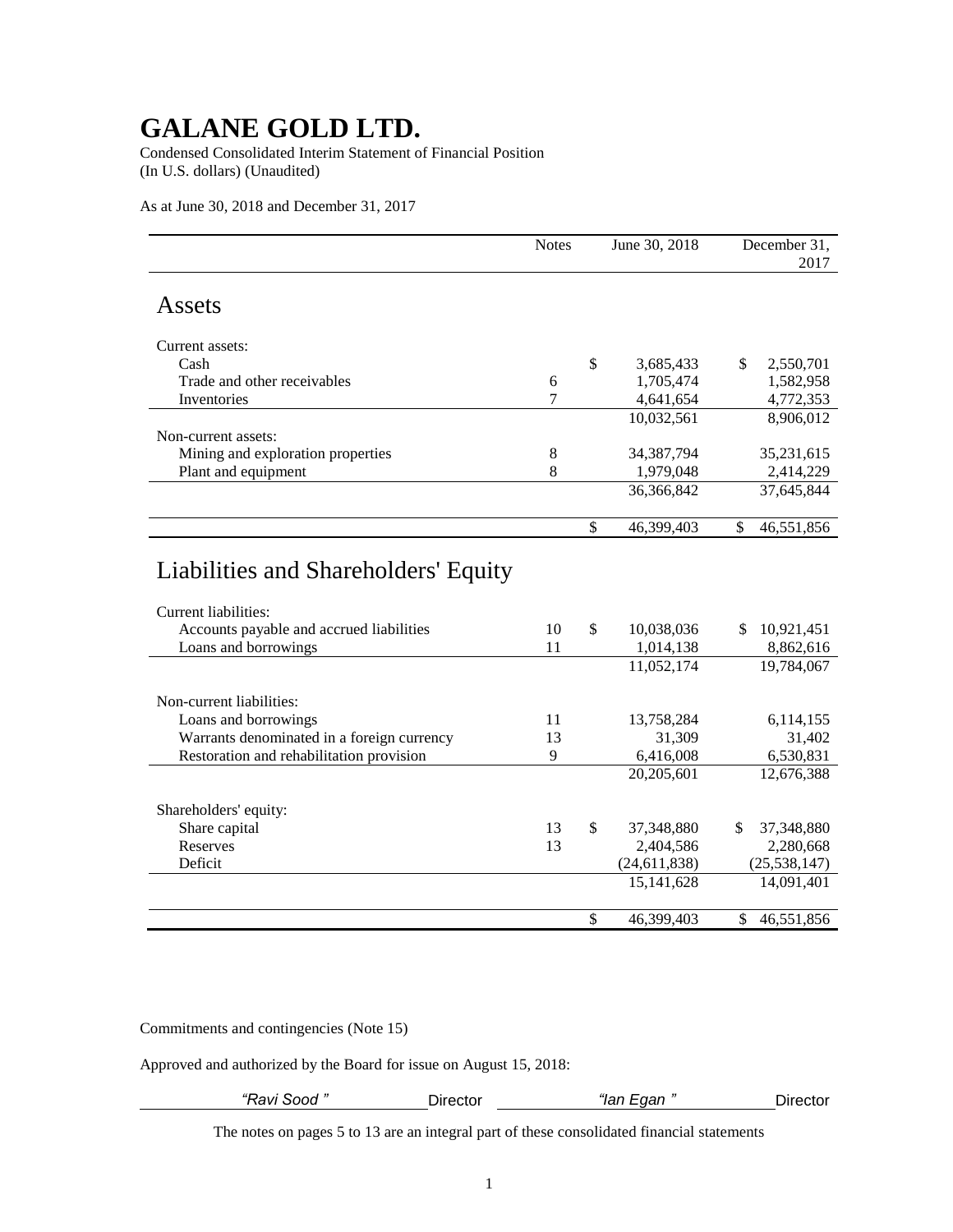Condensed Consolidated Interim Statement of Earnings (Loss) and Comprehensive Earnings (Loss) (In U.S. dollars) (Unaudited)

Three and six month periods ended June 30, 2018 and 2017.

|                                                       | Note |                  |              |                     |              |                   |                        |
|-------------------------------------------------------|------|------------------|--------------|---------------------|--------------|-------------------|------------------------|
|                                                       |      | Three Months     |              | <b>Three Months</b> |              | <b>Six Months</b> | <b>Six Months</b>      |
|                                                       |      | Ended            |              | Ended               |              | Ended             | Ended                  |
|                                                       |      | June 30,         |              | June 30,            |              | June 30,          | June 30,               |
|                                                       |      | 2018             |              | 2017                |              | 2018              | 2017                   |
|                                                       |      |                  |              |                     |              |                   |                        |
| Mining Revenue                                        |      | \$<br>13,169,757 | \$           | 8,212,225           |              | 23,077,706        | \$14,939,924           |
| <b>Mining Costs</b>                                   | 14   | 10,978,749       |              | 8,126,615           |              | 20,613,030        | 17,387,597             |
| Earnings (Loss) from mining operations                |      | \$<br>2,191,008  | \$           | 85,610              | \$           | 2,464,676         | \$(2,447,673)          |
| Expenses:                                             |      |                  |              |                     |              |                   |                        |
| <b>Exploration costs</b>                              |      | 57,809           |              | 50,442              |              | 117,985           | 85,226                 |
| Foreign exchange (gain) loss                          |      | (1,228,870)      |              | 53,041              |              | (633, 655)        | 466,894                |
| Corporate general and administration                  | 14   | 646,560          |              | 469,035             |              | 1,296,795         | 955,668                |
| Financing costs (income)                              | 14   | 152,594          |              | 534,409             |              | 304,203           | 1,023,735              |
| Other expenses (income)                               | 14   | 163,764          |              | 308,118             |              | 453,039           | 613,590                |
|                                                       |      | \$<br>(208, 143) | $\mathbb{S}$ | 1,415,045           | \$           | 1,538,367         | 3,145,113<br>\$        |
|                                                       |      |                  |              |                     |              |                   |                        |
| (Loss) earnings and comprehensive (loss) earnings for |      |                  |              |                     |              |                   |                        |
| the period before taxation                            |      | \$<br>2,399,151  | \$           | (1,329,435)         | \$           | 926,309           | \$ (5,592,786)         |
| Taxation                                              | 12   | \$               | \$           |                     | \$           |                   | S                      |
| Net (loss) earnings and comprehensive (loss) earnings |      |                  |              |                     |              |                   |                        |
| for the period                                        |      | \$<br>2,399,151  | S            | (1,329,435)         | \$           | 926,309           | \$(5,592,786)          |
|                                                       |      |                  |              |                     |              |                   |                        |
| Basic (loss) earnings per common share                | 13   | \$<br>0.02       | \$           | (0.01)              | $\mathbb{S}$ | 0.01              | \$<br>(0.04)           |
| Diluted (loss) earnings per common share              | 13   | \$<br>0.02       | \$           | (0.01)              | $\mathbb{S}$ | 0.01              | $\mathbb{S}$<br>(0.04) |
| Weighted average number of common shares- basic       | 13   | 146,804,760      |              | 146,285,529         |              | 146,806,760       | 146,010,708            |
| Weighted average number of common shares - diluted    | 13   | 146,804,760      |              | 146,285,529         |              | 146,806,760       | 146,010,708            |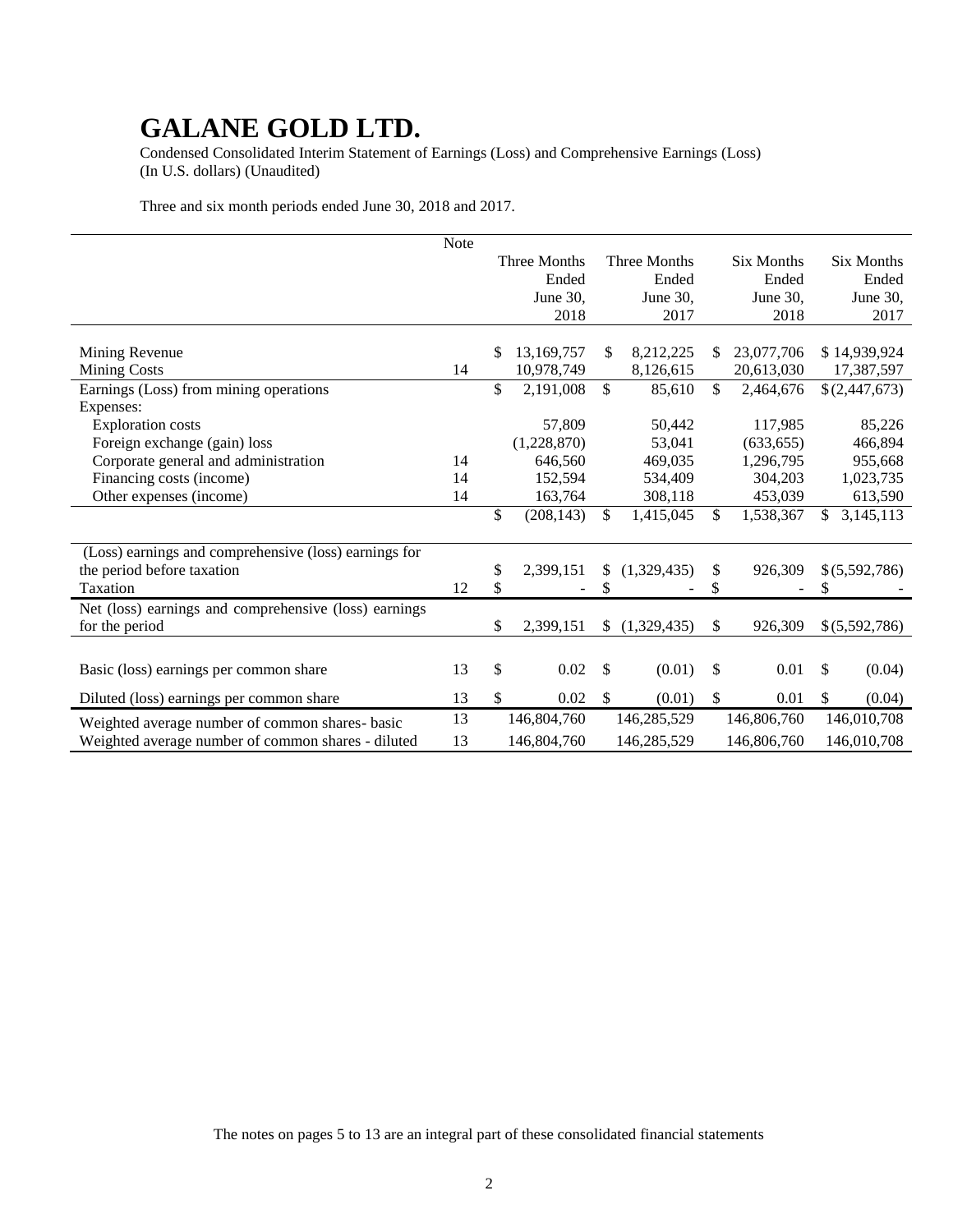Condensed Consolidated Interim Statement of Changes in Equity (In U.S. Dollars) (Unaudited)

Six month periods ended June 30, 2018 and 2017

|                                                                                                                                          |              | <b>Capital Stock</b> |     | <b>Reserves</b> |                                   |                           |                                  |
|------------------------------------------------------------------------------------------------------------------------------------------|--------------|----------------------|-----|-----------------|-----------------------------------|---------------------------|----------------------------------|
|                                                                                                                                          | <b>Notes</b> | <b>Number</b>        |     | Amount          | <b>Stock</b><br>based<br>payments | <b>Deficit</b>            | <b>Total</b>                     |
| Balance as at December 31, 2016                                                                                                          |              | 145,088,978          | \$. | 37,139,370      | \$2,077,781                       | \$(23,195,178)            | <sup>\$</sup><br>16,021,973      |
| Stock-based compensation                                                                                                                 | 13           |                      |     |                 | 131,948                           |                           | 131,948                          |
| Deferred Share Units issued                                                                                                              | 13           | 965,782              |     | 164,431         | (164, 431)                        |                           |                                  |
| Options exercised                                                                                                                        | 13           | 750,000              |     | 45,079          | (17, 329)                         |                           | 27,750                           |
| Net loss and comprehensive loss for the<br>period                                                                                        |              |                      |     |                 |                                   | (5,592,786)               | (5,592,786)                      |
| Balance as at June 30, 2017                                                                                                              |              | 146,804,760          | \$  | 37,348,880      | \$2,027,969                       | \$(28,787,964)            | 10,588,885<br>\$.                |
| Balance as at December 31, 2017<br>Stock-based compensation<br>earnings<br>and<br>comprehensive<br><b>Net</b><br>earnings for the period | 13           | 146,804,760          |     | 37, 348, 880    | 2,280,668<br>123,918              | (25, 538, 147)<br>926,309 | 14,091,401<br>123,918<br>926,309 |
| Balance as at June 30, 2018                                                                                                              |              | 146,804,760          | S.  | 37, 348, 880    | \$2,404,586                       | 24,611,838<br>S.          | 15, 141, 628<br>S.               |

The notes on pages 5 to 13 are an integral part of these consolidated financial statements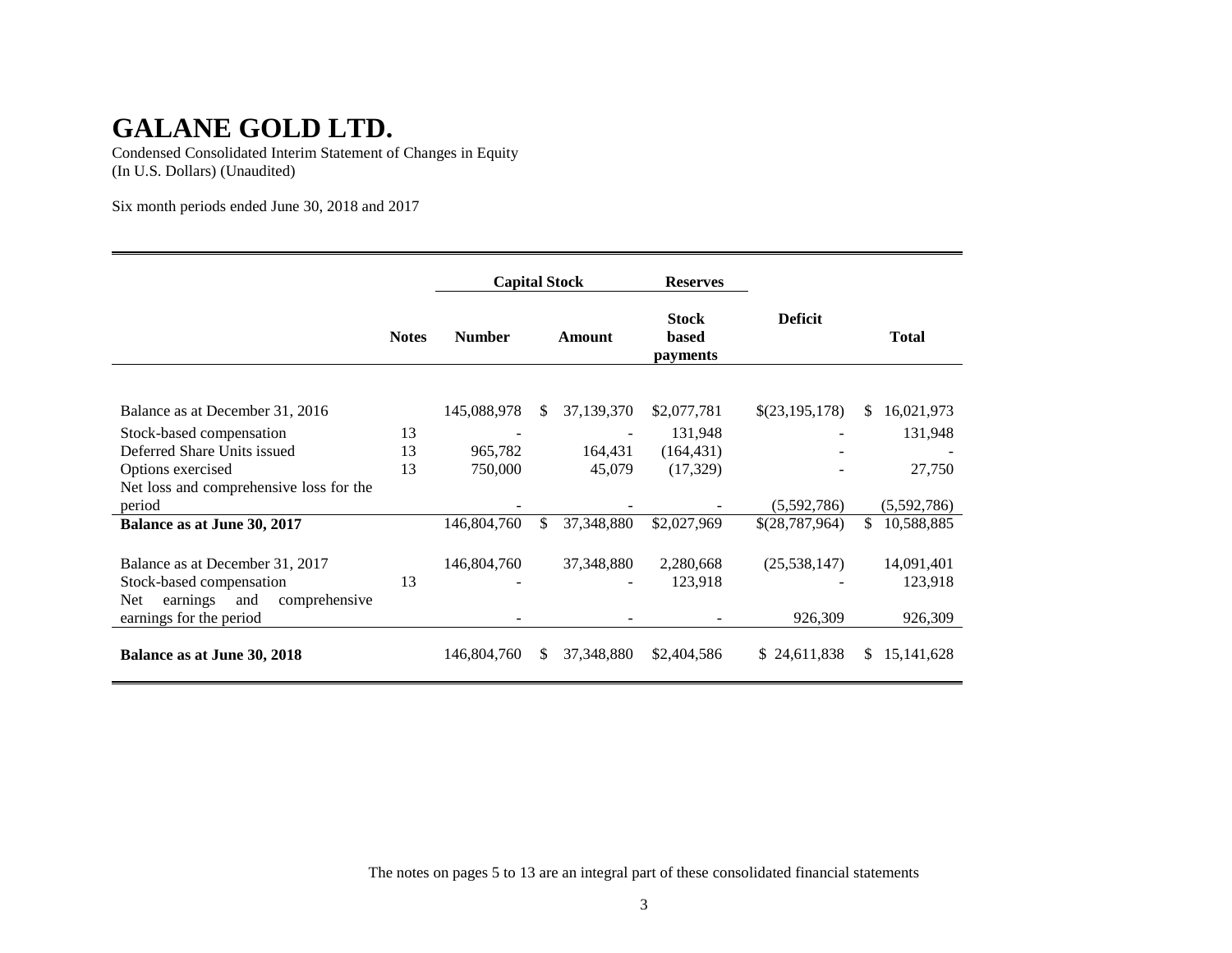Condensed Consolidated Interim Statement of Cash Flows (In U.S. Dollars) (Unaudited)

Six month periods ended June 30, 2018 and 2017

|                                                    | <b>Notes</b> |                          | 2018        | 2017              |
|----------------------------------------------------|--------------|--------------------------|-------------|-------------------|
|                                                    |              |                          |             |                   |
| Cash flows from operating activities:              |              |                          |             |                   |
| Net earnings (loss) for the period                 |              | \$                       | 926,309     | \$<br>(5,592,786) |
| Items not involving cash:                          |              |                          |             |                   |
| Change in fair value of warrants                   | 14           |                          | (93)        | 4,857             |
| Deferral of royalties                              | 11           |                          |             | 1,110,535         |
| Depreciation and amortization                      | 8            |                          | 2,901,662   | 2,856,158         |
| Share based compensation                           | 14           |                          | 123,918     | 131,948           |
| Accretion                                          | 14           |                          | 185,746     | 560,988           |
| Interest expense                                   | 14           |                          | 118,550     | 457,890           |
| Foreign exchange (gain) loss                       |              |                          | (505,799)   | 81,010            |
| Working capital adjustments:                       |              |                          |             |                   |
| Change in trade and other receivables              |              |                          | (180, 833)  | 250,349           |
| Change in inventories                              |              |                          | 130,699     | 1,867,942         |
| Change in trade and other payables                 |              |                          | (505, 575)  | 363,635           |
|                                                    |              |                          |             |                   |
| Cash flows from operating activities               |              | \$                       | 3,194,584   | \$<br>2,092,526   |
| Cash flows from investing activities:              |              |                          |             |                   |
| Mining assets acquired                             | 8            |                          | (1,622,660) | (1,197,002)       |
| Cash flows used in investing activities            |              | \$                       | (1,622,660) | \$<br>(1,197,002) |
|                                                    |              |                          |             |                   |
|                                                    |              |                          |             |                   |
| Cash flow from financing activities:               |              |                          |             |                   |
| Short term note                                    |              |                          |             | 499,888           |
| Deferred royalties                                 |              |                          | (200,000)   |                   |
| Options exercised                                  | 13           |                          |             | 27,750            |
| Repayment of loans                                 |              |                          |             | (831,000)         |
| Capital lease obligations                          |              |                          | (230, 054)  | (217,729)         |
| Cash flows from financing activities               |              | \$                       | (430, 054)  | \$<br>(521,091)   |
|                                                    |              |                          |             |                   |
| (Decrease) Increase in cash                        |              | $\overline{\mathcal{S}}$ | 1,141,870   | \$<br>374,433     |
| Effect of unrealized foreign exchange gain on cash |              |                          | (7, 138)    | 1,381             |
| Cash, at January 1                                 |              |                          | 2,550,701   | 823,741           |
|                                                    |              |                          |             |                   |
| Cash, at June 30                                   |              | $\mathcal{S}$            | 3,685,433   | \$<br>1,199,555   |

The notes on pages 5 to 13 are an integral part of these consolidated financial statements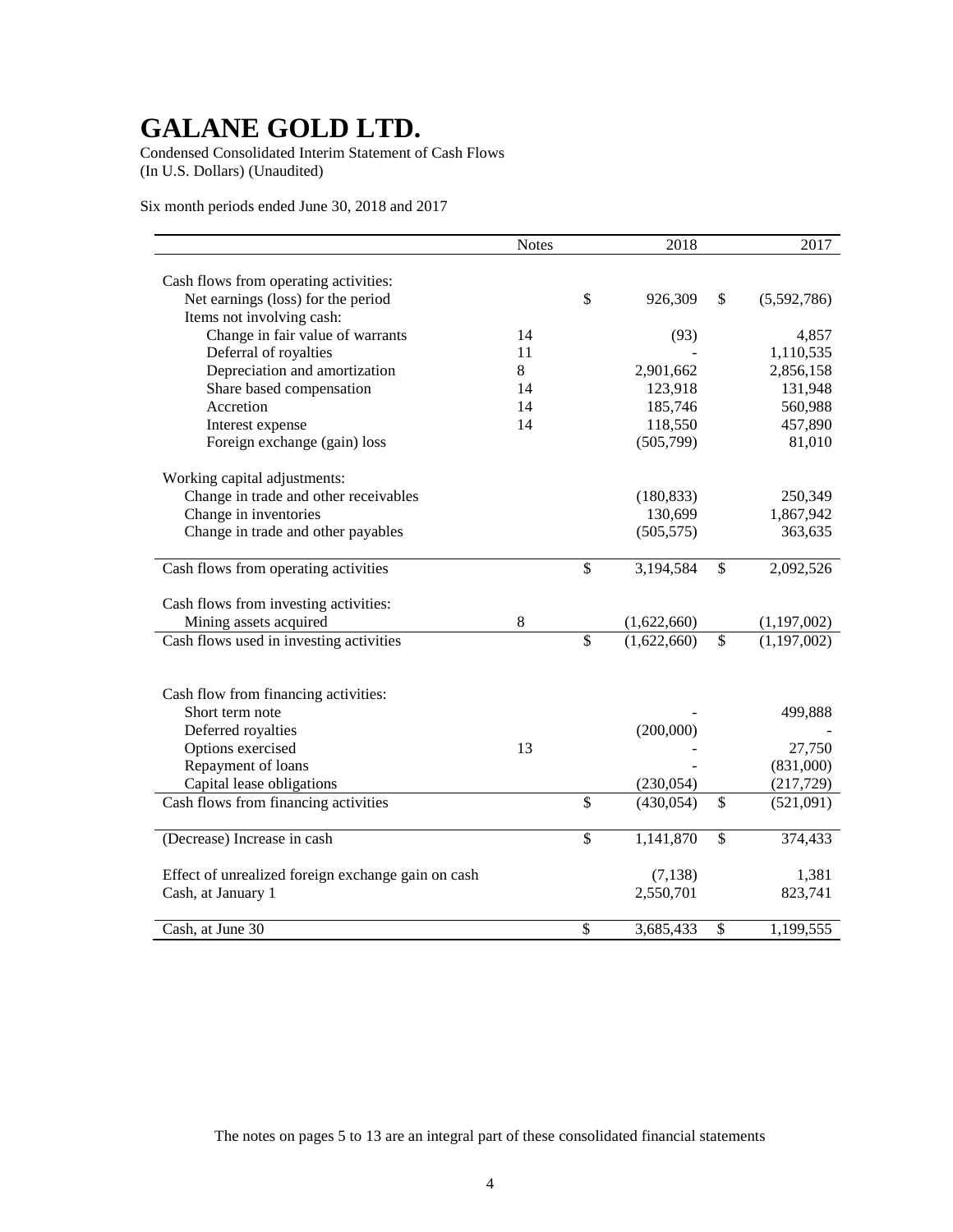Notes to the Unaudited Condensed Consolidated Interim Financial Statements (in U.S. Dollars) For the three and six months ended June 30, 2018 and 2017

### **1. Corporate Information**

Galane Gold Ltd. (the "Company") operates through its wholly owned subsidiary, Galane Gold Mines Ltd., which was incorporated under the *Business Corporations Act* (Ontario) on November 15, 2010 and whose principal business activities are the exploration for, development of, and operation of gold mining properties. The Company's registered and head office is located at Suite 1800, 181 Bay St., Toronto, Ontario, Canada.

### **2. Liquidity Risk**

As at June 30, 2018, the Company had a working capital deficiency of \$1.0 million compared to a deficiency of \$10.9 million at December 31, 2017. Included in working capital as at December 31, 2017 was \$8.4 million due to the government of Botswana relating to outstanding royalty payments, the majority of which has been transferred to long term liabilities based on an agreement with the government of Botswana.

The strength in gold prices and improved operating performance at the Mupane mine have had a positive impact on the Company's operating results, resulting in earnings from mining operations of \$2.5 million for the period ended June 30, 2018, compared to a loss of \$2.4 million for the same period in 2017. Cash flow generated from operations for the six months ended June 30, 2018 was \$3.2 million and the Company expects to be able to meet its obligations as they fall due for at least the next 12 months from cash generated from operations.

The current commodity price and exchange rate environment can be volatile which may have an impact on the Company's cash flows. Despite the higher gold price currently being realized, the Company continues to review its near term operating plans and to take steps to reduce costs and maximize cash flow generated from operations.

### **3. Basis of preparation**

### **(a) Statement of compliance**

The unaudited condensed consolidated interim financial statements (the "Financial Statements") of the Company as at and for the six months ended June 30, 2018 have been prepared in accordance with IAS 34, Interim Financial Reporting, and do not include all of the information required for full annual consolidated financial statements. Accordingly, certain information and disclosures normally included in annual financial statements prepared in accordance with International Financial Reporting Standards ("IFRS") have been omitted or condensed.

## **(b) Significant accounting judgments, estimates and assumptions**

The preparation of the Financial Statements in conformity with IFRS requires management to make judgments, estimates and assumptions that affect the reported amounts of assets, liabilities and contingent liabilities at the date of the Financial Statements and reported amounts of revenues and expenses during the reporting period. Estimates and assumptions are regularly evaluated and are based on management's experience and other factors, including expectations of future events that are believed to be reasonable under the circumstances. Actual results may differ from these estimates. The particular areas of estimation uncertainty and critical judgments are outlined in detail in the annual audited consolidated financial statements for the year ended December 31, 2017 (the "Annual Financial Statements").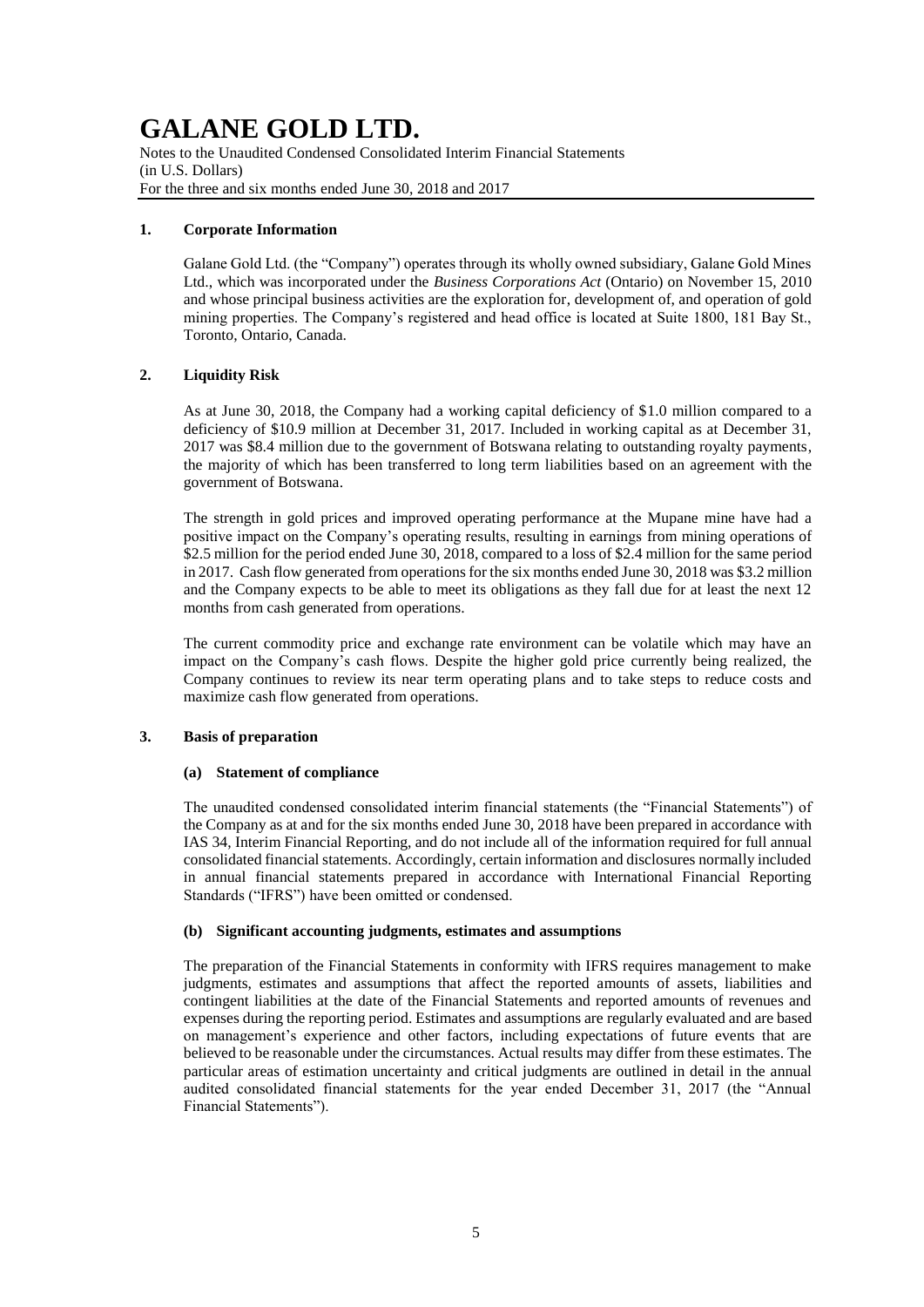Notes to the Unaudited Condensed Consolidated Interim Financial Statements (In U.S. Dollars) For the three and six months ended June 30, 2018 and 2017

#### **(c) Functional and presentation currency**

The consolidated financial statements are presented in U.S. dollars, which is the functional currency of the Company and each of its subsidiaries. All amounts are in U.S. dollars, except where otherwise indicated.

### **4. Significant Accounting Policies**

These Financial Statements have been prepared following the same accounting policies and methods of computation as the Annual Financial Statements, except as set out below.

**(a)** IFRS 9 Financial Instruments - The Company adopted IFRS 9 on a retrospective basis effective January 1, 2018. The adoption of this standard did not have any measurement impact on prior period financial results or financial position.

Financial instruments are recognized on the date on which the Company becomes a party to the contractual provisions of the financial instrument. The Company classifies its financial instruments in the following categories:

Financial assets at amortized cost – Assets that are held for collection of contractual cash flows where those cash flows represent solely payments of principal and interest are measured at amortized cost. The Company's receivables, which are not provisionally priced, consist of fixed or determined cash flows related solely to principal and interest amounts. The Company's intent is to hold these receivables until cash flows are collected. Receivables are recognized initially at fair value, net of any transaction costs incurred and subsequently measured at amortized cost using the effective interest rate method. The Company recognizes a loss allowance, as appropriate, for expected credit losses on a financial asset that is measured at amortized cost.

Financial liabilities at amortized cost *–* Financial liabilities are measured at amortized cost using the effective interest rate method, unless they are required to be measured at fair value through profit and loss. Interest bearing loans and borrowings, including mining royalties payable are recognized initially at fair value, net of any transaction costs incurred, and subsequently at amortized cost using the effective interest rate method.

**(b)** IFRS 15 Revenue from contracts with customers - The Company adopted IFRS 15 on a retrospective basis effective January 1, 2018. The adoption of this standard did not have any measurement impact on prior period financial results or financial position and accordingly no restatement of prior periods was required.

## **5. Future Accounting Policies**

The following new standards and amendments to standards and interpretations which were issued but not yet effective for the quarter ended June 30, 2018, have not been applied in preparing these Financial Statements. They are summarized as follows:

### **(a) IFRS 16 – Leases**

In January 2016, the IASB issued IFRS 16 "Leases" ("IFRS 16"). This standard is effective for annual periods beginning on or after January 1, 2019. IFRS 16 requires lessees to recognize assets and liabilities for most leases, in particular those treated as operating leases under existing IFRS. The Company is in the process of determining the impact of IFRS 16 on its consolidated financial statements.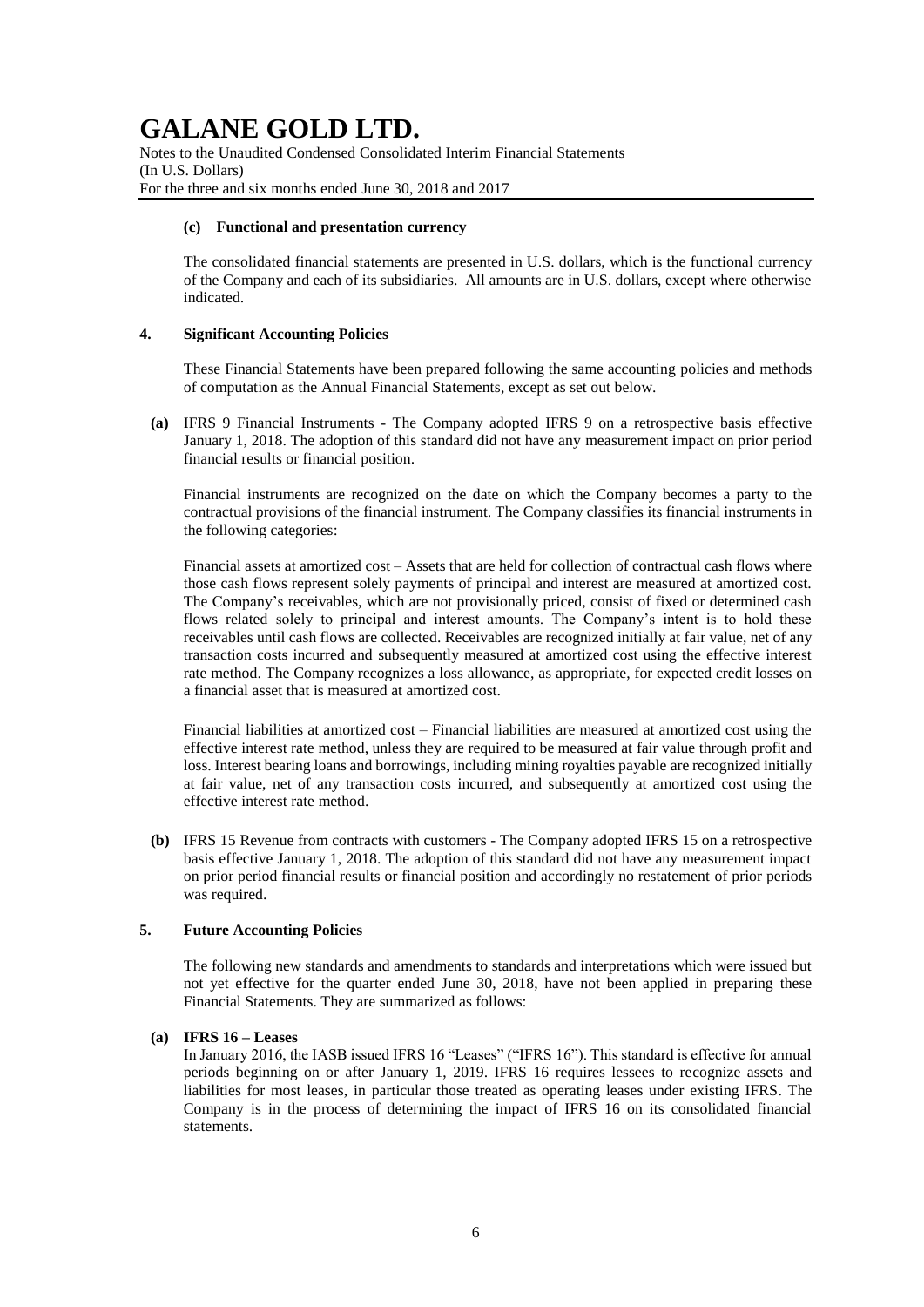Notes to the Unaudited Condensed Consolidated Interim Financial Statements (In U.S. Dollars) For the three and six months ended June 30, 2018 and 2017

#### **6. Trade and other receivables**

|                   |    | June 30, 2018 | December 31.    |
|-------------------|----|---------------|-----------------|
|                   |    |               | 2017            |
| Trade receivables | \$ | 483,945       | \$<br>501,890   |
| Other receivables |    | 94.414        | 380,431         |
| Taxes recoverable |    | 566,461       | 616,807         |
| Prepaid expenses  |    | 560,654       | 83,830          |
|                   | S  | 1,705,474     | \$<br>1,582,958 |

## **7. Inventories**

The amount of inventories recognized as an expense during the period is included in mining costs in the condensed consolidated interim statement of earnings and comprehensive earnings. The carrying values at the end of the respective periods are:

|                 |    | June 30, 2018 |   | December 31, |
|-----------------|----|---------------|---|--------------|
|                 |    |               |   | 2017         |
| Gold in process | \$ | 922,409       | S | 855.376      |
| <b>Supplies</b> |    | 3,152,430     |   | 3,062,476    |
| Ore Stockpiles  |    | 566,815       |   | 854,501      |
|                 | S  | 4,641,654     |   | 4,772,353    |

## **8. Mining assets**

The continuity of mining assets for the six months ended June 30, 2018 is as follows:

|                                                      | Construction |             | Mining and |                |    | Plant and      | Total            |
|------------------------------------------------------|--------------|-------------|------------|----------------|----|----------------|------------------|
|                                                      |              | in Progress |            | Exploration    |    | Equipment      |                  |
|                                                      |              |             |            | Properties     |    |                |                  |
| Cost at December 31, 2017                            | \$           | 2,503,251   | \$         | 84, 282, 797   | \$ | 7,034,231      | \$<br>93,820,279 |
| Additions:                                           |              |             |            |                |    |                |                  |
| <b>Additions</b>                                     |              | 544,440     |            | 987,817        |    | 90,403         | 1,622,660        |
| Cost at June $30, 2018$                              | \$           | 3,047,691   | \$         | 85,270,614     | \$ | 7,124,634      | \$<br>95,442,939 |
|                                                      |              |             |            |                |    |                |                  |
| Accumulated depreciation<br>and amortization at      |              |             |            |                |    |                |                  |
| December 31, 2017                                    | \$           |             | \$         | (51, 554, 433) |    | (4,620,002)    | \$(56,174,435)   |
| Depreciation and                                     |              |             |            |                |    |                |                  |
| amortization                                         |              |             |            | (2,376,078)    |    | (525,584)      | (2,901,662)      |
|                                                      |              |             |            |                |    |                |                  |
| Accumulated depreciation<br>and amortization at June |              |             |            |                |    |                |                  |
| 30, 2018                                             | \$           |             | \$         | (53,930,511)   |    | \$ (5,145,586) | \$ (59,076,097)  |
|                                                      |              |             |            |                |    |                |                  |
| Net book value, June 30,                             |              |             |            |                |    |                |                  |
| 2018                                                 | \$           | 3,047,691   | \$         | 31,340,103     | \$ | 1,979,048      | \$<br>36,366,842 |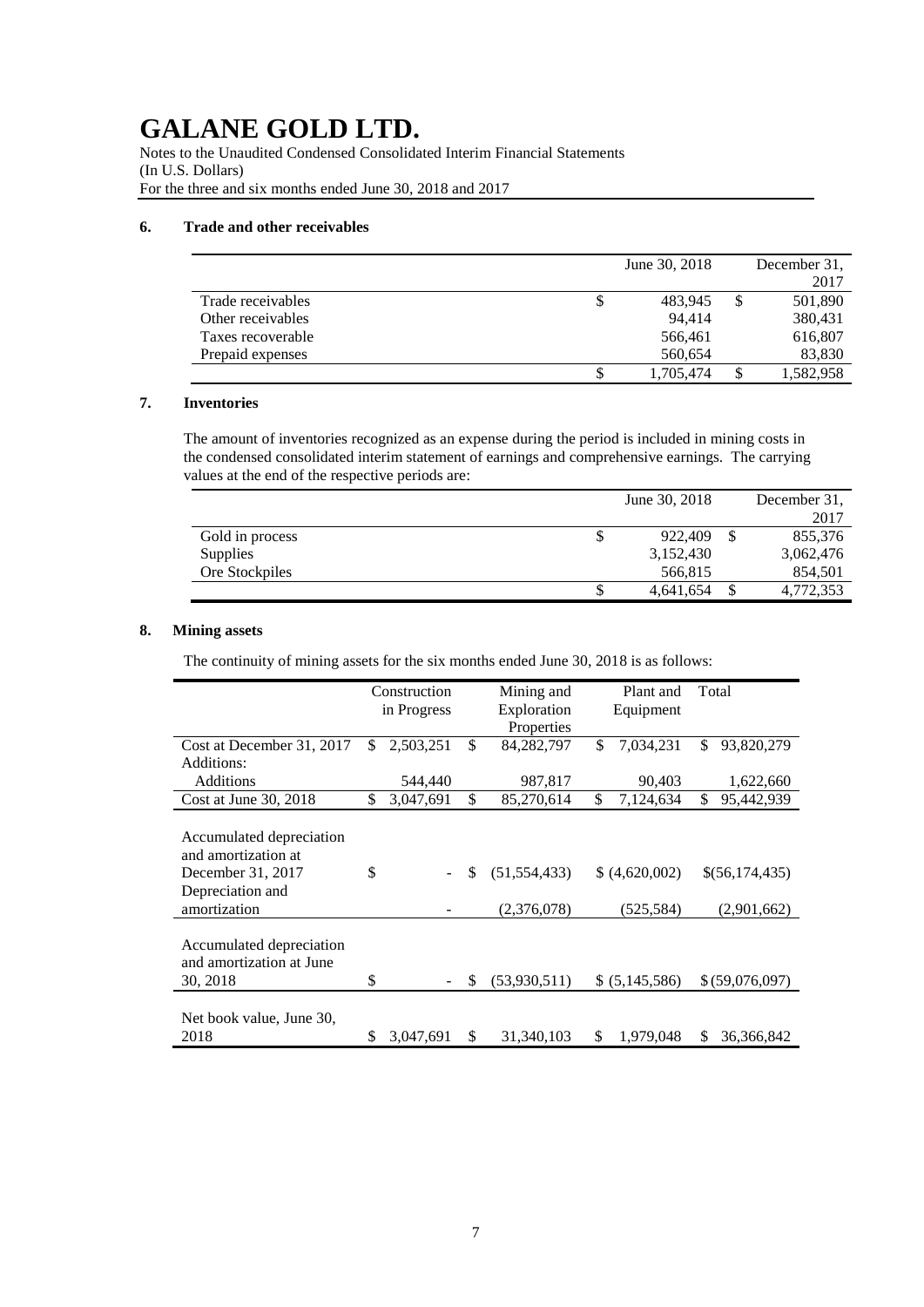Notes to the Unaudited Condensed Consolidated Interim Financial Statements (In U.S. Dollars) For the three and six months ended June 30, 2018 and 2017

#### **9. Restoration and rehabilitation provision**

|                      | Restoration and rehabilitation |            |  |  |  |
|----------------------|--------------------------------|------------|--|--|--|
|                      | provision                      |            |  |  |  |
| At December 31, 2017 |                                | 6,530,831  |  |  |  |
| Revaluation          |                                | (300, 569) |  |  |  |
| Accretion            |                                | 185,746    |  |  |  |
| At June 30, 2018     |                                | 6,416,008  |  |  |  |

#### **10. Trade accounts payable and accrued liabilities**

|                                               | June 30, 2018          | December 31.           |
|-----------------------------------------------|------------------------|------------------------|
|                                               |                        | 2017                   |
| Trade accounts payable<br>Accrued liabilities | 8,245,432<br>1,792,604 | 8,761,301<br>2,160,150 |
|                                               | 10,038,036             | 10,921,451             |

#### **11. Loans and borrowings**

|                                 | June 30, 2018    |      | December 31,<br>2017 |
|---------------------------------|------------------|------|----------------------|
| Current                         |                  |      |                      |
| Mining Royalties <sup>(2)</sup> | \$<br>739,116    | - \$ | 8,398,709            |
| Capital lease obligation $(3)$  | 275,022          |      | 463,907              |
|                                 | \$<br>1,014,138  | \$   | 8,862,616            |
|                                 |                  |      |                      |
| Non-Current                     |                  |      |                      |
| Debentures $(1)$                | \$<br>6,185,064  | -\$  | 6,072,987            |
| Mining Royalties <sup>(2)</sup> | 7,573,220        |      |                      |
| Capital lease obligation $(3)$  |                  |      | 41,168               |
|                                 | \$<br>13,758,284 | \$   | 6,114,155            |

The Company issued unsecured debentures to certain Galaxy loan holders and other parties as settlement of amounts previously due on the acquisition of Galaxy in 2015. The current terms of the debentures are as follows:

 $\bullet$  initial principal amount - \$5,650,269;

• interest rate - fixed rate of 4% per annum, compounded annually;

 \$2,400,836 of such principal is repayable on November 20, 2019 and is convertible into common shares at a price of Cdn.\$0.58 per share, based on a pre-determined exchange rate, with interest convertible into common shares, based on a pre-determined exchange rate, at a price equivalent to the greater of Cdn.\$1.00 and the Discounted Market Price (as defined by the TSX Venture Exchange) at the time of conversion, subject to acceptance of the TSX Venture Exchange; and

In accordance with an amended and restated debenture agreed to between the Company and a debenture holder in the second quarter of 2018: (i) \$3,249,433 of such principal is repayable on November 20, 2021 and is convertible into common shares at a price of Cdn.\$0.15 per share, based on a pre-determined exchange rate; (ii) interest is convertible into common shares, based on a pre-determined exchange rate, at a price equivalent to the greater of Cdn.\$0.15 and the Discounted Market Price at the time of conversion; (iii) the Company has a right of forced conversion for the principal where the trading price of the common shares exceeds Cdn.\$0.15 for 10 consecutive trading days; (iv) the accrued interest to December 31, 2017 becomes payable 7 days after the Company first draws down on the proposed loan facility to be provided to the Company by Barak Fund SPC Limited; and (v) commencing January 1, 2018, interest for a calendar year will be due and payable on March 31 of the subsequent year, with the first such payment being due on March 31, 2019.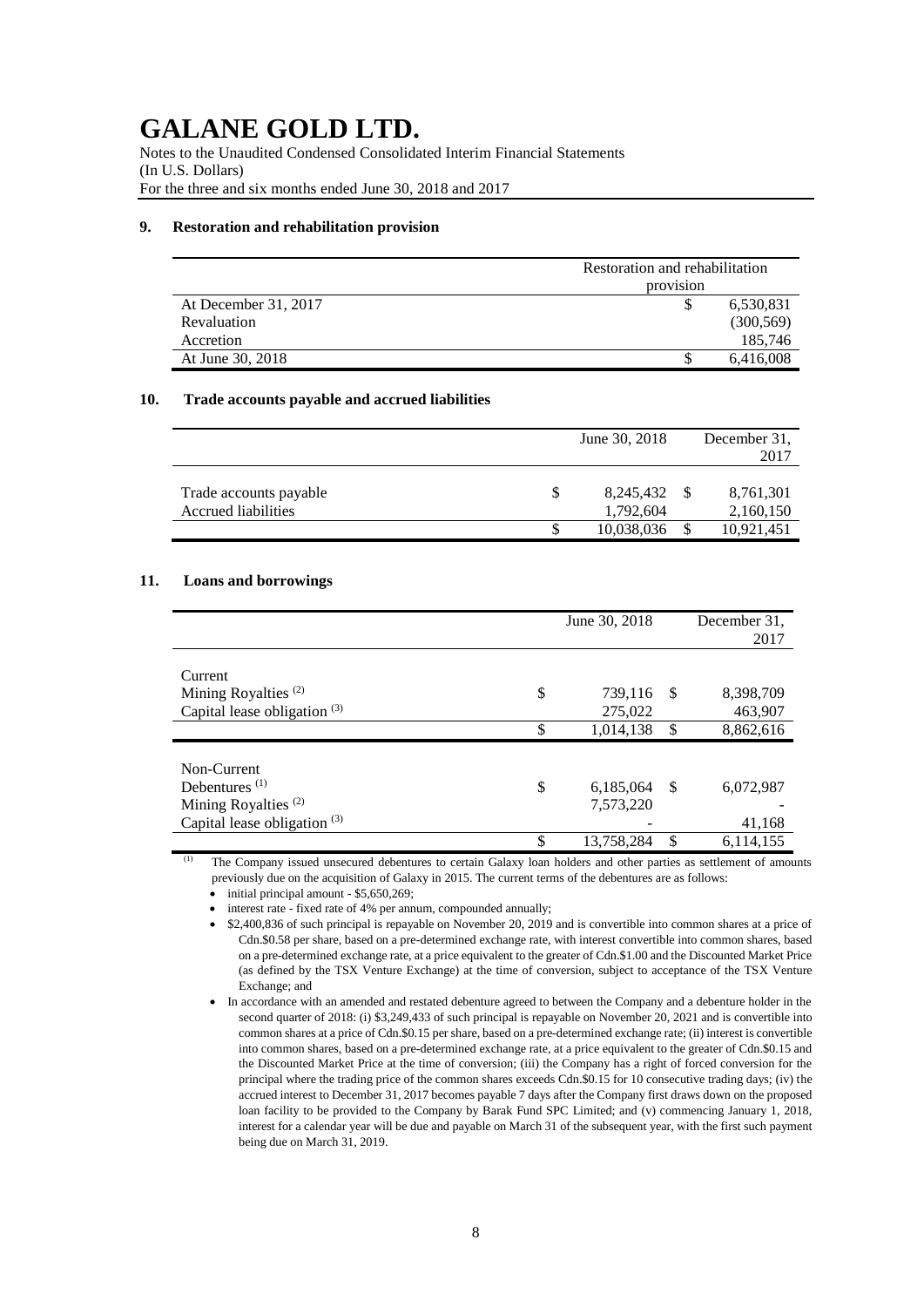Notes to the Unaudited Condensed Consolidated Interim Financial Statements (In U.S. Dollars) For the three and six months ended June 30, 2018 and 2017

- The Government of Botswana royalties were all recorded as current liabilities at December 31, 2017, however on March 19, 2018 an agreement was reached with the government regarding royalties payable on the sale of gold and subsequent repayment thereof under the following terms:
	- $\overline{\bullet}$  \$8,398,709 of royalties deferred to December 2017 will commence repayment in March 2018 over 34 months as follows:
		- o principal repayments of \$21,593 per month for ten months commencing March 2018,
		- o principal repayments of \$101,593 per month for 12 months commencing January 2019, and
		- the remaining balance to be repaid in 12 equal monthly payments commencing January 2020;
	- interest to be charged at Bank of Botswana commercial bank prime lending rate plus 5%, applied on a simple interest basis, equating to \$28,407 per month over the 34 month repayment period; and
	- the deferral amount is unsecured.
- (3) The Company acquired a Komatsu Dozer in March 2015 and financed \$535,000 of the acquisition costs. The lease term is 48 months with monthly payments of approximately \$13,500 per month principal and interest. In December 2016, the Company acquired an Atlas Copco Simba drilling machine and financed \$617,000 of the acquisition cost. The lease term is 24 months with monthly payments of approximately \$28,616 in principal and interest.

#### **12. Income and Mining Taxes**

The Company estimates the effective tax rate expected to be applicable for the full fiscal year and uses that rate to provide for income taxes in interim reporting periods. The Company also recognizes the tax impact on certain discrete (unusual or infrequently occurring) items, including changes in judgment concerning the probable realization of losses and effects of changes in tax laws or rates, in the interim period in which they occur.

As a result of the effect of utilization of loss carry forwards available to the Company, the Company reported no income tax expense for the three and six months ended June 30, 2018 (three and six months ended June 30, 2017 - \$nil). The effective income tax rates vary from the combined Canadian federal and provincial statutory income tax rate of 26.50% for the three and six months ended June 30, 2018 (three and six months ended June 30,  $2017 - 26.50\%$ ) due to the geographical distribution of earnings, which are subject to different tax rates, fluctuations in exchange rates and other non-deductible expenses.

#### **13. Share Capital**

#### **(a) Authorized share capital:**

As at June 30, 2018, the authorized share capital of the Company consisted of an unlimited number of common shares. All issued shares are fully paid.

#### **(b) Issued share capital:**

As at June 30, 2018, 146,804,760 common shares are issued and outstanding.

The Company did not issue any common shares during the six month period ended June 30, 2018.

The Company issued a total of 1,715,782 common shares during the six month period ended June 30, 2017. The Company issued 965,782 common shares pursuant to the Company's deferred share unit plan at a weighted average price of C\$0.17. There were 750,000 common shares issued following the exercise of options at an exercise price of C\$0.05 per share.

#### **(c) Stock Options:**

The Company has a stock option plan whereby options may be granted to directors, officers, employees and consultants. As at June 30, 2018, a maximum of 14,680,476 options to purchase common shares were issuable under the Company's stock option plan, of which 4,980,476 remained available for issuance.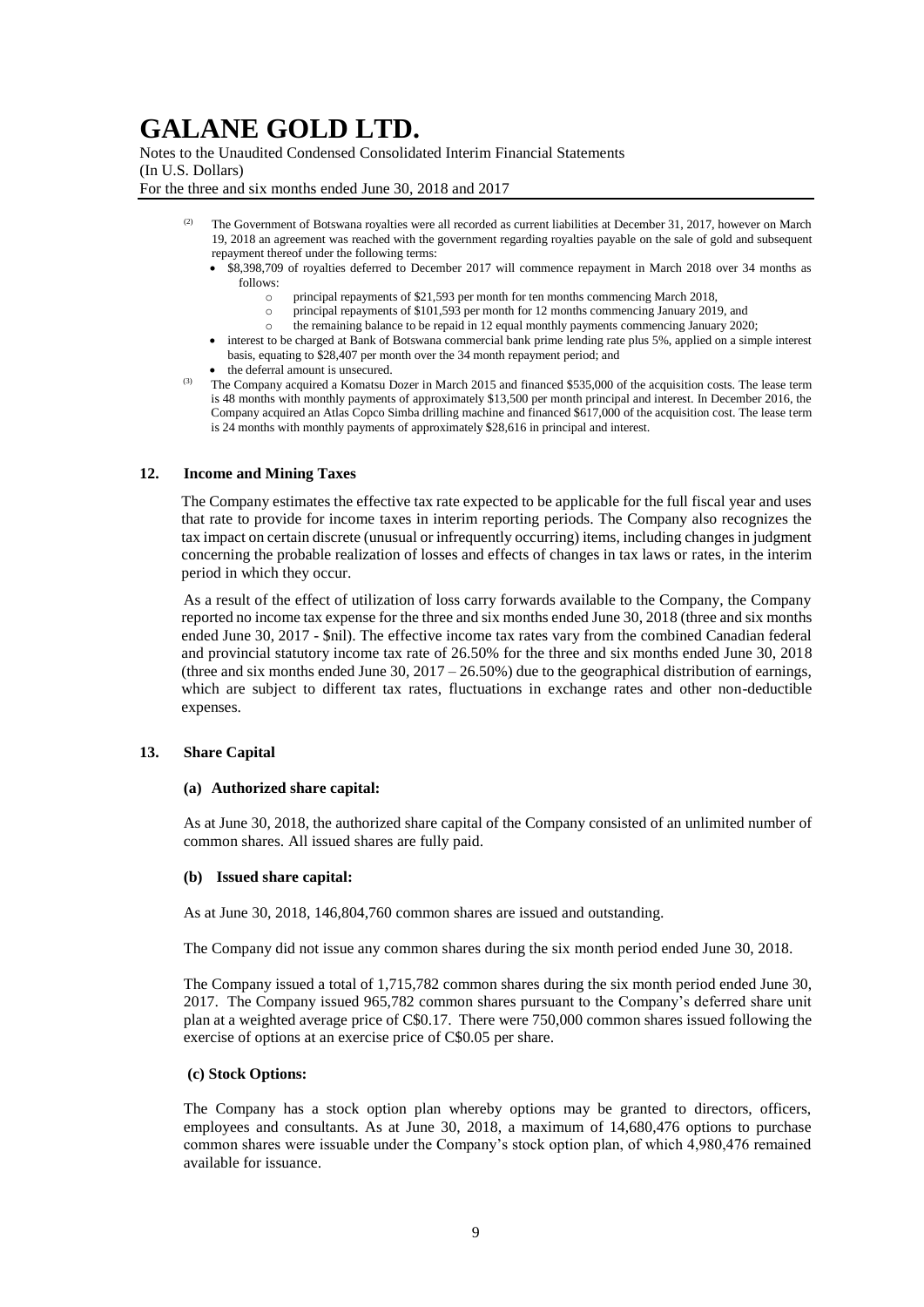Notes to the Unaudited Condensed Consolidated Interim Financial Statements (In U.S. Dollars) For the three and six months ended June 30, 2018 and 2017

The following is a summary of stock options outstanding as at June 30, 2018 and December 31, 2017 along with changes during the periods then ended:

|                                                               |                | Weighted       |
|---------------------------------------------------------------|----------------|----------------|
|                                                               |                | Average        |
|                                                               | Number of      | Exercise Price |
|                                                               | <b>Options</b> | (CDNS)         |
| Balance December 31, 2016                                     | 11,290,000     | S<br>0.18      |
| Options expired                                               | (1,090,000)    | 0.84           |
| Options cancelled                                             | (250,000)      | 0.05           |
| Options exercised <sup>(3)</sup>                              | (750,000)      | 0.05           |
| Options granted May 29, 2017, expiring May 29, 2022           | 500,000        | 0.10           |
| Balance December 31, 2017 and June 30, 2018 <sup>(1)(2)</sup> | 9.700,000      | 0.11           |

(1) The weighted average time to expiration for outstanding options is 2.9 years.

a. The range of exercise price are Cdn.\$0.095 to Cdn.\$0.12.

<sup>(2)</sup> As at June 30, 2018, 2,740,000 options were exercisable (December 31, 2017 – 2,690,000).

 $(3)$  The weighted average share price on the exercise dates for the 2017 stock option exercises was C\$0.09.

#### **(d) Earnings (loss) per share:**

The calculation of earnings (loss) per share is based on the following data:

|                                     | <b>Three months</b><br>ended June 30, |             | Six months<br>ended June 30, |             | <b>Three months</b><br>ended June 30, |             | Six months<br>ended June 30, |             |
|-------------------------------------|---------------------------------------|-------------|------------------------------|-------------|---------------------------------------|-------------|------------------------------|-------------|
|                                     |                                       | 2018        |                              | 2018        |                                       | 2017        |                              | 2017        |
| Earnings (loss)                     | \$                                    | 2,399,151   | \$                           | 926,309     | \$                                    | (1,329,435) | $\mathbb{S}$                 | (5,592,786) |
| Weighted average number of          |                                       |             |                              |             |                                       |             |                              |             |
| common shares outstanding for       |                                       | 146,804,760 |                              | 146,804,760 |                                       | 146,285,529 |                              | 146,010,708 |
| purposes of basic earnings per      |                                       |             |                              |             |                                       |             |                              |             |
| share                               |                                       |             |                              |             |                                       |             |                              |             |
| Dilutive deferred share units       |                                       |             |                              |             |                                       |             |                              |             |
| Dilutive options                    |                                       |             |                              |             |                                       |             |                              |             |
| Weighted<br>number<br>of<br>average |                                       |             |                              |             |                                       |             |                              |             |
| common shares outstanding for the   |                                       | 146,804,760 |                              | 146,804,760 |                                       | 146,285,529 |                              | 146,010,708 |
| purpose of diluted earnings per     |                                       |             |                              |             |                                       |             |                              |             |
| share                               |                                       |             |                              |             |                                       |             |                              |             |
| Earnings (loss) per share           |                                       |             |                              |             |                                       |             |                              |             |
| <b>Basic</b>                        | \$                                    | 0.02        | \$                           | 0.01        | \$                                    | (0.01)      | \$                           | (0.04)      |
| Diluted                             |                                       | 0.02        | S                            | 0.01        | S                                     | (0.01)      | S                            | (0.04)      |

Basic earnings (loss) per share is computed by dividing the earnings (loss) by the weighted average number of common shares outstanding during the period. Diluted earnings per share reflects the potential dilution of outstanding warrants, stock options deferred share units or convertible debentures in the weighted average number of common shares outstanding during the period, if dilutive. For the three and six months ended June 30, 2018, and the six months ended June 30, 2017, all instruments were anti-dilutive due to the net loss in the period.

#### **(e) Deferred Share Units**

The Company has established a deferred share unit plan whereby deferred share units ("DSUs") may be granted to directors, officers, employees and consultants. As at June 30, 2018, a maximum of 13,262,888 DSUs were issuable under the Company's deferred share unit plan, of which 7,327,060 remained available for issuance.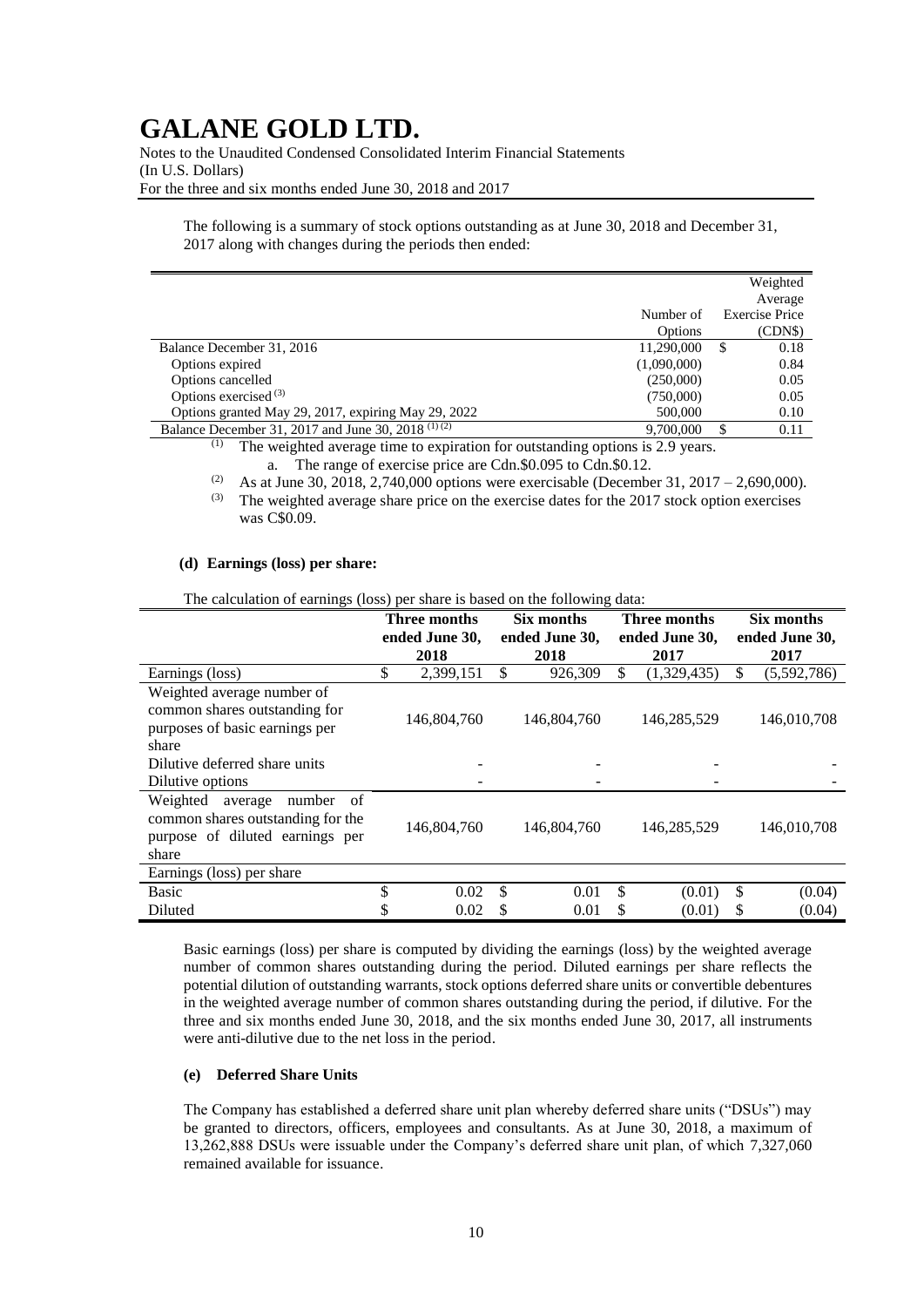Notes to the Unaudited Condensed Consolidated Interim Financial Statements (In U.S. Dollars) For the three and six months ended June 30, 2018 and 2017

## **(f) Warrants:**

The following is a summary of warrants outstanding as at June 30, 2018 and changes during the periods then ended:

|                                    |             | Number of Weighted Avg<br>Warrants Exercise Price |
|------------------------------------|-------------|---------------------------------------------------|
|                                    |             | (Cdn.\$)                                          |
| Balance, December 31, 2016         | 4,596,614   | 0.11                                              |
| Warrants expired November 20, 2017 | (4,076,598) | 0.10                                              |
| <b>Balance, June 30, 2018</b>      | 520,016     | 0.18                                              |

## **14. Breakdown of costs**

## **(a) Mining costs**

|                               | Three months<br>ended June<br>30, 2018 |   | Six months<br>ended June<br>30, 2018 |    | Three months<br>ended June<br>30, 2017 |  | Six months<br>ended June 30,<br>2017 |  |
|-------------------------------|----------------------------------------|---|--------------------------------------|----|----------------------------------------|--|--------------------------------------|--|
| Mining and production         | 8,454,305                              |   | 15,717,449                           |    | 5,611,165                              |  | 12,635,895                           |  |
| Administrative                | 1,005,935                              |   | 1,993,919                            |    | 976,805                                |  | 1,895,543                            |  |
| Total                         | 9.460.240                              | S | 17,711,368                           | -S | 6,587,970                              |  | 14,531,438                           |  |
| Depreciation and amortization | 1,518,509                              |   | 2,901,662                            |    | 1,538,645                              |  | 2,856,159                            |  |
|                               | 10,978,749                             |   | 20,613,030                           |    | 8,126,615                              |  | 17,387,597                           |  |

## **(b) Corporate and General Administration**

|                                 | Three months<br>ended June<br>30, 2018 |   | Six months<br>ended June<br>30, 2018 |     | Three months<br>ended June<br>30, 2017 |  | Six months<br>ended June 30,<br>2017 |  |
|---------------------------------|----------------------------------------|---|--------------------------------------|-----|----------------------------------------|--|--------------------------------------|--|
| Professional Fees               | 142.221                                | S | 272,200                              | \$. | 159,879                                |  | 239,572                              |  |
| <b>Share Based Compensation</b> | 58,905                                 |   | 123,918                              |     | 69,736                                 |  | 131,948                              |  |
| Corporate Administration        | 445,434                                |   | 900,677                              |     | 239,420                                |  | 584,148                              |  |
|                                 | 646,560                                |   | 1,296,795                            | S   | 469.035                                |  | 955,668                              |  |

## **(c) Financing costs**

|                                                                                            | Three months<br>ended June<br>30, 2018 |         | Six months<br>ended June<br>30, 2018 |         | Three months<br>ended June<br>30, 2017 |         | Six months<br>ended June 30,<br>2017 |           |
|--------------------------------------------------------------------------------------------|----------------------------------------|---------|--------------------------------------|---------|----------------------------------------|---------|--------------------------------------|-----------|
| Interest on long term debt<br>(Decrease)/increase in fair<br>value of warrants denominated |                                        | 70,877  | S                                    | 118.550 | -S                                     | 199.905 |                                      | 457,890   |
| in foreign currency                                                                        |                                        | (573)   |                                      | (93)    |                                        | 3,328   |                                      | 4,857     |
| Accretion                                                                                  |                                        | 82,290  |                                      | 185,746 |                                        | 331,176 |                                      | 560,988   |
|                                                                                            | S                                      | 152,594 | \$.                                  | 304,203 | \$.                                    | 534,409 | S                                    | 1,023,735 |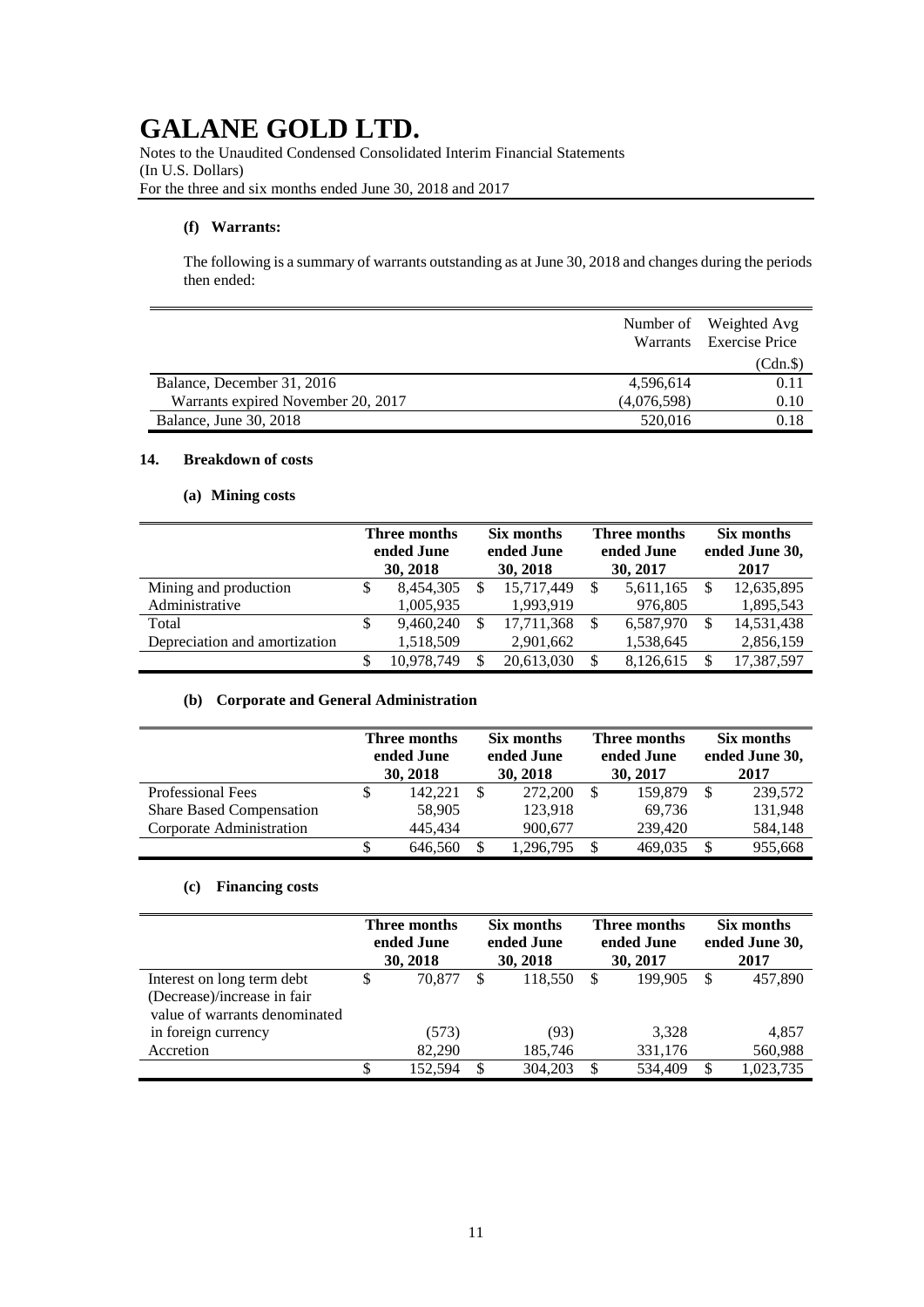Notes to the Unaudited Condensed Consolidated Interim Financial Statements (In U.S. Dollars) For the three and six months ended June 30, 2018 and 2017

#### **(d) Other expenses**

|                         | Three months<br>ended June<br>30, 2018 |               | Six months<br>ended June<br>30, 2018 |    | Three months<br>ended June<br>30, 2017 |  | Six months<br>ended June 30,<br>2017 |  |
|-------------------------|----------------------------------------|---------------|--------------------------------------|----|----------------------------------------|--|--------------------------------------|--|
| Other expenses (income) | 7.545                                  |               | 4.615                                |    | (4,068)                                |  | (5,545)                              |  |
| Galaxy on-going costs   | 156,219                                |               | 448,424                              |    | 312,186                                |  | 619,135                              |  |
|                         | 163.764                                | <sup>\$</sup> | 453.039                              | \$ | 308,118                                |  | 613,590                              |  |

#### **15. Commitments and Contingencies**

#### **(a) Royalty expenses**

Production from the Company's Mupane operation is subject to third party royalties (included in mining costs) of 5% of revenues based on market prices at the date of shipment. For the six month period ended June 30, 2018, the Company paid \$1,186,651 in royalties (2017 – deferred \$754,163).

#### **(b) Operating contractual obligations**

The Company has operating lease obligations which relate to obligations for land operating lease agreements as follows:

| • To be incurred in the remainder of $2018$ | \$354.264   |
|---------------------------------------------|-------------|
| • To be incurred 2019-2022                  | \$1,923,764 |
| • To be incurred 2023 onwards               | \$293,839   |

## **(c) Claims**

The Company is subject to the possibility of revised tax assessments for some years. The Company does not believe that, should unfavourable decisions arise from any review of its tax filings, that any amount it might be required to pay will be material. No amounts have been provided for in the Financial Statements.

### **16. Related party transactions**

During the six months ended June 30, 2018, no related party transactions occurred.

The remuneration of directors and other members of key management personnel during the six months ended June 30, 2018 are as follows:

|                                                      |   | Six months<br>ended June 30, |   | Six months<br>ended June 30, |
|------------------------------------------------------|---|------------------------------|---|------------------------------|
|                                                      |   | 2018                         |   | 2017                         |
| <b>Salaries</b>                                      | S | 757,603                      | S | 475,865                      |
| Management fees <sup>(1)</sup>                       |   | 85,756                       |   | 88,765                       |
| Directors fees                                       |   | 40,777                       |   | 38,470                       |
| Share-based compensation <sup><math>(2)</math></sup> |   | 123,918                      |   | 131,948                      |
|                                                      |   | 1.008.054                    |   | 735,048                      |

(1) Management fees represent compensation paid to officers of the Company pursuant to contracts for services.

(2) Share-based compensation is the fair value of options and deferred share units granted and vested with key management personnel.